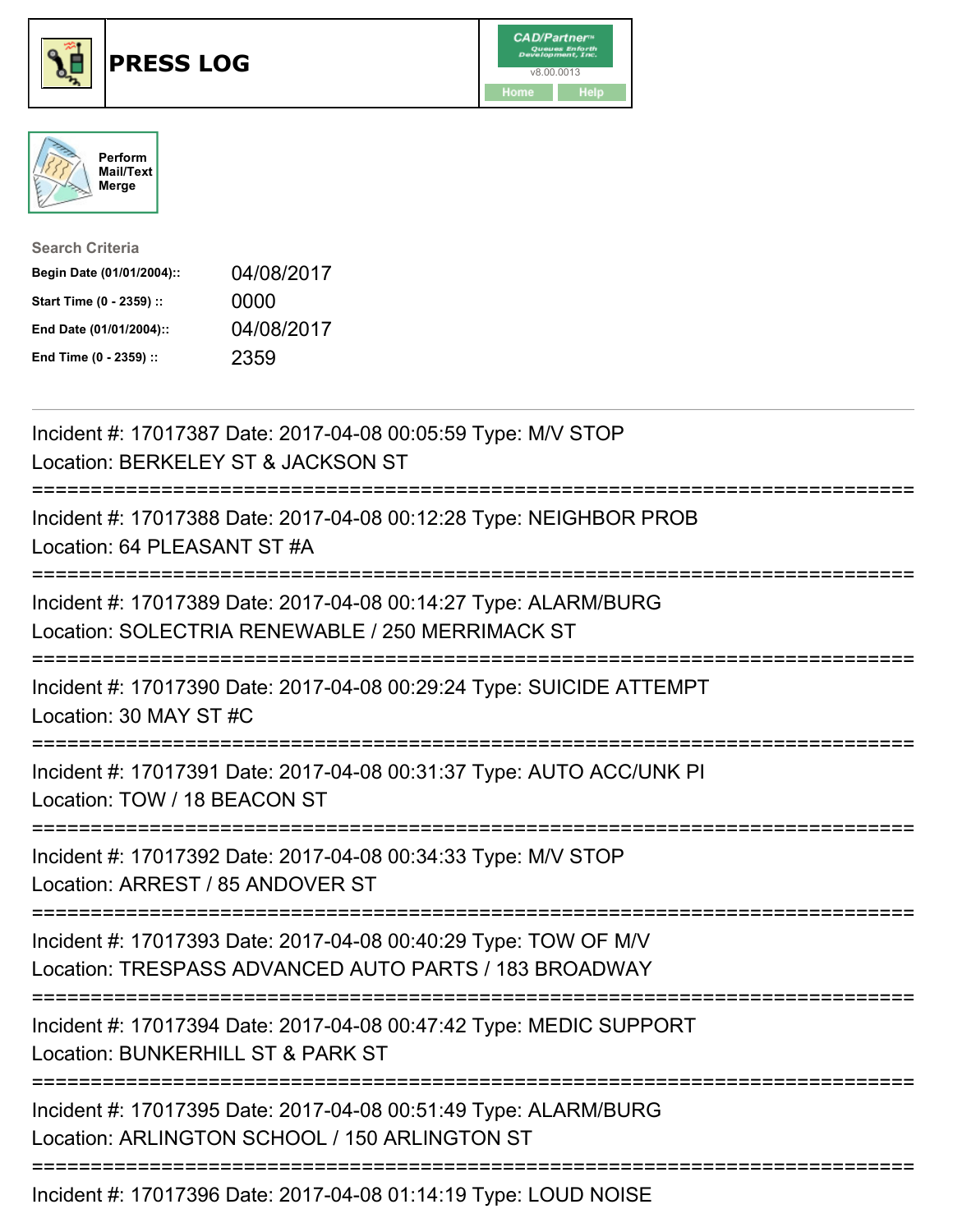Location: 312 JACKSON ST #2

| Incident #: 17017397 Date: 2017-04-08 01:14:38 Type: SUS PERS/MV<br>Location: BIG N' BEEFY / 415 BROADWAY                 |
|---------------------------------------------------------------------------------------------------------------------------|
| Incident #: 17017398 Date: 2017-04-08 01:16:30 Type: LOUD NOISE<br>Location: 5 HOLT ST                                    |
| Incident #: 17017399 Date: 2017-04-08 01:19:20 Type: M/V STOP<br>Location: AMESBURY ST & COMMON ST                        |
| Incident #: 17017400 Date: 2017-04-08 01:21:53 Type: TOW/REC/STOL<br>Location: 85 ANDOVER ST                              |
| Incident #: 17017401 Date: 2017-04-08 01:28:14 Type: LOUD NOISE<br>Location: 161 MAY ST                                   |
| Incident #: 17017402 Date: 2017-04-08 01:29:52 Type: TOW OF M/V<br>Location: TRESPASS / 16 BEACON ST                      |
| Incident #: 17017403 Date: 2017-04-08 01:33:53 Type: DOMESTIC/PAST<br>Location: 69 FLORENCE AV                            |
| Incident #: 17017404 Date: 2017-04-08 01:35:55 Type: LOUD NOISE<br>Location: 99 BOXFORD ST                                |
| Incident #: 17017405 Date: 2017-04-08 01:39:31 Type: SPECIAL CHECK<br>Location: CHIMI TRUCK / BENNINGTON ST & LAWRENCE ST |
| Incident #: 17017406 Date: 2017-04-08 01:44:26 Type: M/V STOP<br>Location: AMESBURY ST & METHUEN ST                       |
| ============<br>Incident #: 17017407 Date: 2017-04-08 01:45:55 Type: M/V STOP<br>Location: METHUEN ST & UNION ST          |
| Incident #: 17017408 Date: 2017-04-08 01:48:22 Type: SUICIDE ATTEMPT<br>Location: 95 JAMAICA ST                           |
| Incident #: 17017409 Date: 2017-04-08 01:54:45 Type: M/V STOP<br>Location: TOW / 311 HOWARD ST                            |
| Incident #: 17017410 Date: 2017-04-08 01:59:46 Type: UNWANTEDGUEST                                                        |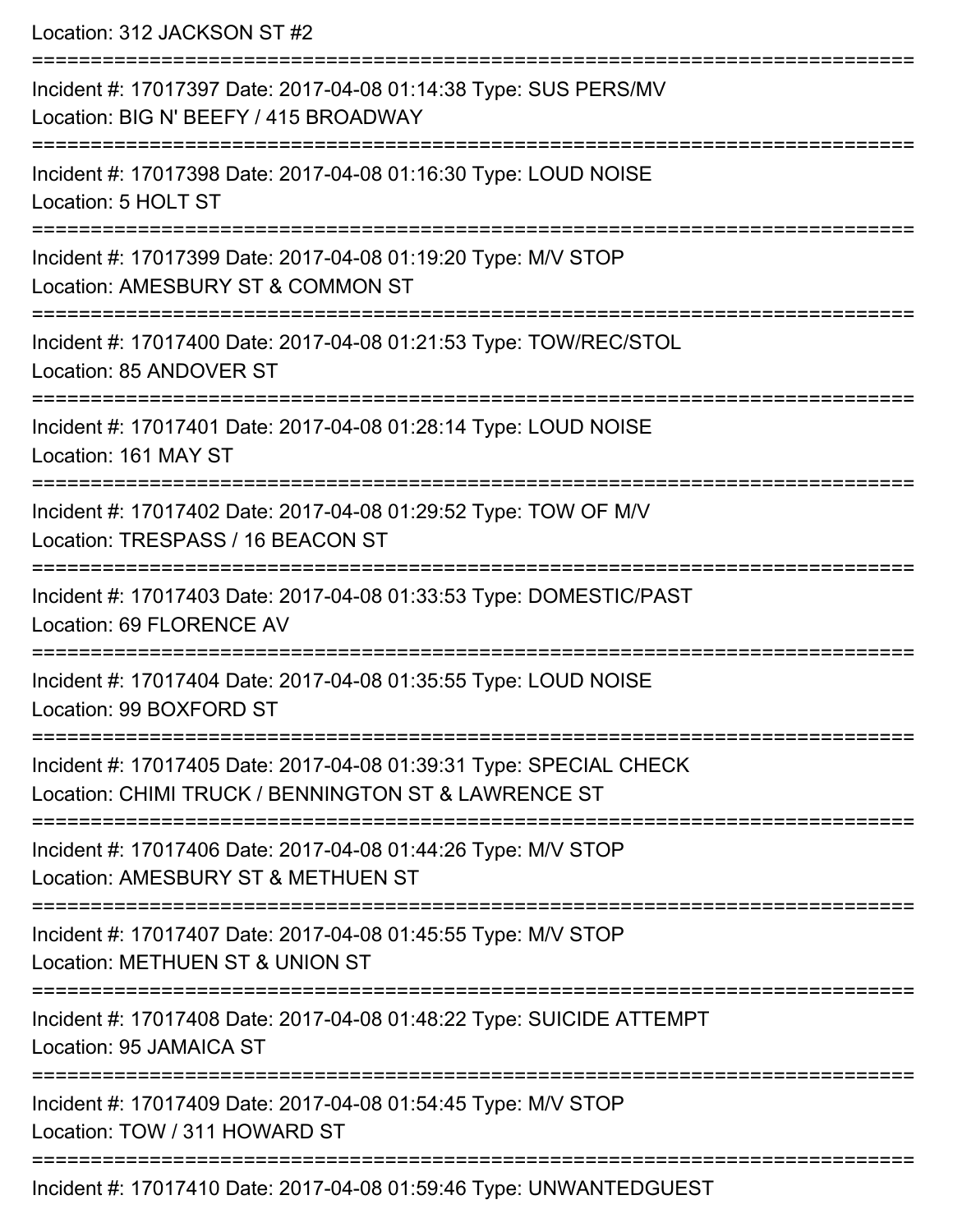| Incident #: 17017411 Date: 2017-04-08 02:00:14 Type: LOUD NOISE<br>Location: 2 MORTON ST                          |
|-------------------------------------------------------------------------------------------------------------------|
| Incident #: 17017412 Date: 2017-04-08 02:01:29 Type: MV/BLOCKING<br>Location: 262 LOWELL ST                       |
| Incident #: 17017427 Date: 2017-04-08 02:02:48 Type: A&B D/W PAST<br>Location: ARREST / 11 WALNUT ST FL 3RD FL    |
| Incident #: 17017413 Date: 2017-04-08 02:04:14 Type: TOW OF M/V<br>Location: TRESPASS CVS PHARMACY / 266 BROADWAY |
| Incident #: 17017414 Date: 2017-04-08 02:08:23 Type: AUTO ACC/NO PI<br>Location: 222 ESSEX ST                     |
| Incident #: 17017415 Date: 2017-04-08 02:11:58 Type: FIGHT<br>Location: AMESBURY ST & COMMON ST                   |
| Incident #: 17017418 Date: 2017-04-08 02:14:45 Type: DISTURBANCE<br>Location: 250 CANAL ST                        |
| Incident #: 17017416 Date: 2017-04-08 02:17:16 Type: M/V STOP<br>Location: CANAL ST & MARSTON ST                  |
| Incident #: 17017417 Date: 2017-04-08 02:17:57 Type: M/V STOP<br>Location: AMESBURY ST & COMMON ST                |
| Incident #: 17017419 Date: 2017-04-08 02:18:55 Type: LOUD NOISE<br>Location: 123 LOWELL ST                        |
| Incident #: 17017420 Date: 2017-04-08 02:22:15 Type: AUTO ACC/NO PI<br>Location: COMMON ST & NEWBURY ST           |
| Incident #: 17017421 Date: 2017-04-08 02:22:39 Type: ALARM/BURG<br>Location: 205 BROADWAY                         |
| Incident #: 17017422 Date: 2017-04-08 02:24:58 Type: FIGHT<br>Location: 95 FOSTER ST                              |
| Incident #: 17017423 Date: 2017-04-08 02:26:40 Type: 911 HANG UP                                                  |

 $L = L/L = 448 BBA$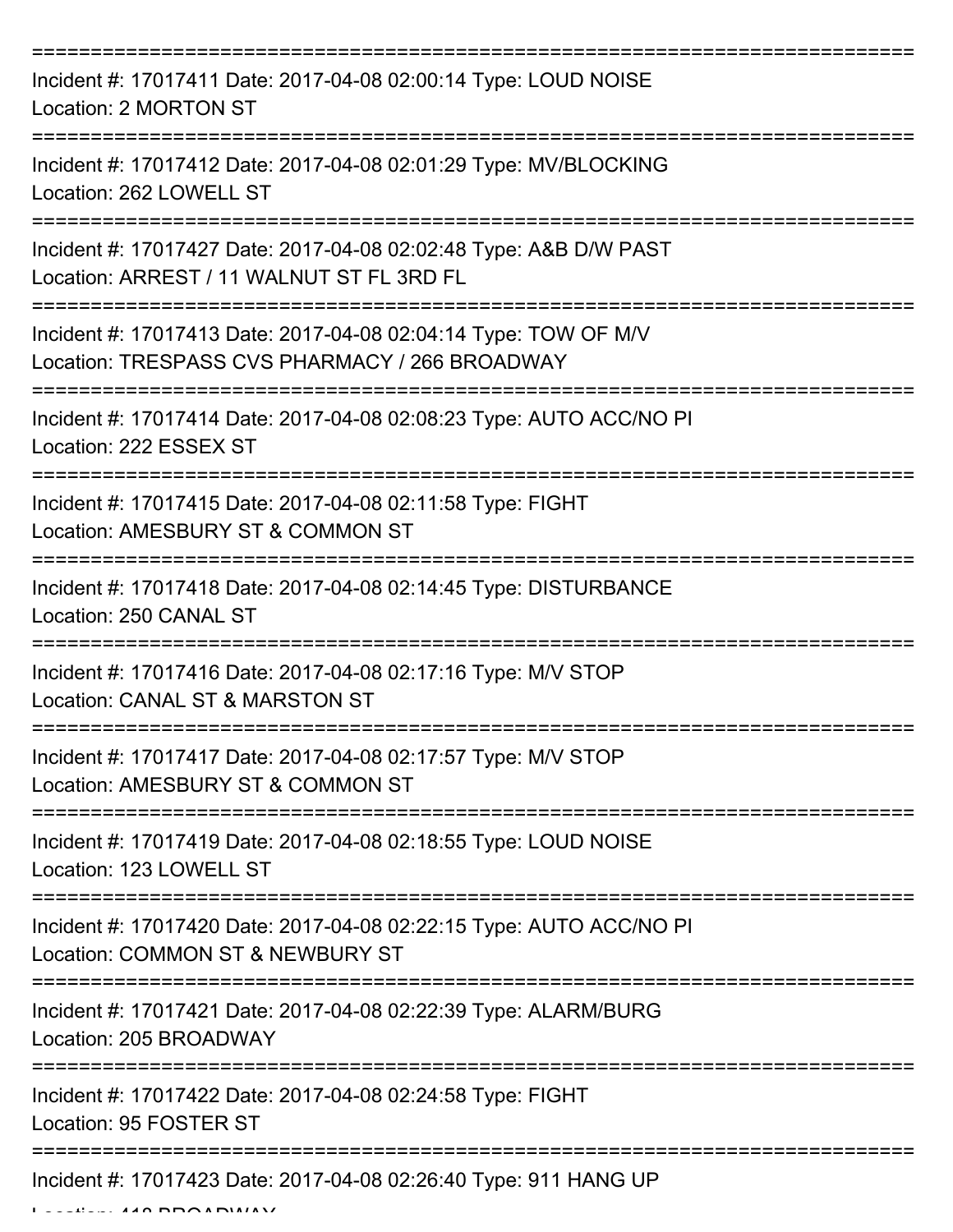| Incident #: 17017424 Date: 2017-04-08 02:34:44 Type: MV/BLOCKING<br>Location: TOW / 115 MELVIN ST                            |
|------------------------------------------------------------------------------------------------------------------------------|
| Incident #: 17017425 Date: 2017-04-08 02:48:18 Type: SPECIAL CHECK<br>Location: CHIMI TRUCK / LAWRENCE ST & PARK ST          |
| Incident #: 17017426 Date: 2017-04-08 02:50:37 Type: M/V STOP<br>Location: ESSEX ST & WINTER ST                              |
| Incident #: 17017428 Date: 2017-04-08 03:11:39 Type: LOUD NOISE<br>Location: 2 MORTON ST                                     |
| Incident #: 17017429 Date: 2017-04-08 03:23:13 Type: INVESTIGATION<br>Location: OAK ST & SHORT ST                            |
| Incident #: 17017430 Date: 2017-04-08 03:53:29 Type: LOUD NOISE<br>Location: 660 HAVERHILL ST                                |
| Incident #: 17017431 Date: 2017-04-08 03:59:48 Type: SPECIAL CHECK<br>Location: COMMONWEALTH MOTOR CHEVY / 1 COMMONWEALTH DR |
| Incident #: 17017432 Date: 2017-04-08 04:05:37 Type: MV/BLOCKING<br>Location: 101 FOSTER ST                                  |
| Incident #: 17017433 Date: 2017-04-08 04:09:58 Type: TOW OF M/V<br>Location: TRESPASS / 6 DIAMOND ST                         |
| Incident #: 17017434 Date: 2017-04-08 04:12:38 Type: M/V STOP<br>Location: HAVERHILL ST & PROSPECT ST                        |
| Incident #: 17017436 Date: 2017-04-08 04:20:48 Type: MEDIC SUPPORT<br>Location: 90 SUMMER ST FL 2ND                          |
| Incident #: 17017435 Date: 2017-04-08 04:21:02 Type: AUTO ACC/NO PI<br>Location: TOW / 448 S UNION ST                        |
| Incident #: 17017437 Date: 2017-04-08 04:57:41 Type: M/V STOP<br>Location: AMESBURY ST & LOWELL ST                           |
| Incident #: 17017438 Date: 2017-04-08 05:13:08 Type: ALARM/BURG                                                              |

Location: SHIDEDIAD ALEANEDS / 27 ESSEY ST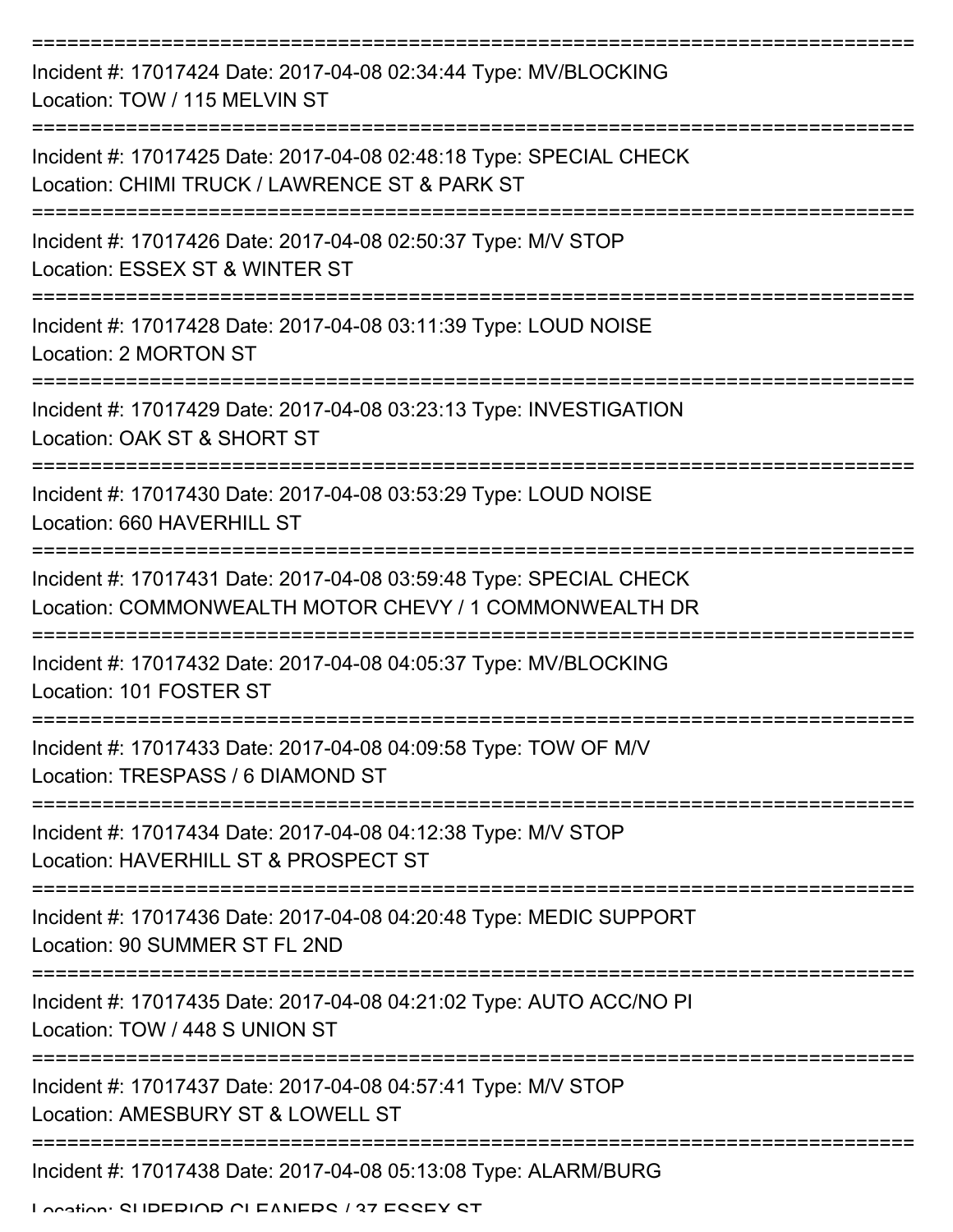| Incident #: 17017439 Date: 2017-04-08 05:42:45 Type: ALARM/BURG<br>Location: 3 WOODLAND ST FL 7                         |
|-------------------------------------------------------------------------------------------------------------------------|
| Incident #: 17017440 Date: 2017-04-08 07:01:44 Type: ALARM/BURG<br>Location: BRITISH CLUB / 86 CAMBRIDGE ST             |
| Incident #: 17017443 Date: 2017-04-08 07:05:49 Type: MAL DAMAGE<br>Location: 546 ANDOVER ST                             |
| Incident #: 17017441 Date: 2017-04-08 07:10:44 Type: LOUD NOISE<br>Location: 99 BOXFORD ST                              |
| Incident #: 17017442 Date: 2017-04-08 07:12:29 Type: PARK & WALK<br>Location: BRADFORD ST & BROADWAY                    |
| Incident #: 17017444 Date: 2017-04-08 08:05:12 Type: M/V STOP<br>Location: BENNINGTON ST & PARK ST                      |
| Incident #: 17017445 Date: 2017-04-08 08:07:23 Type: M/V STOP<br>Location: CENTRAL BRIDGE / 0 MERRIMACK ST              |
| Incident #: 17017446 Date: 2017-04-08 08:21:12 Type: ALARMS<br>Location: METRO PCS / 159 LAWRENCE ST                    |
| Incident #: 17017447 Date: 2017-04-08 08:42:41 Type: ALARM/BURG<br>Location: HEALTH & HUMAN SERVICES / 280 MERRIMACK ST |
| Incident #: 17017448 Date: 2017-04-08 09:03:19 Type: UNWANTEDGUEST<br><b>Location: 90 SUMMER ST</b>                     |
| Incident #: 17017449 Date: 2017-04-08 09:12:09 Type: ALARM/BURG<br>Location: MAYLAND BOUTIQUE / 527 BROADWAY            |
| Incident #: 17017450 Date: 2017-04-08 09:34:35 Type: ANIMAL COMPL<br>Location: 15 KNOX ST                               |
| Incident #: 17017451 Date: 2017-04-08 09:37:46 Type: UNWANTEDGUEST<br>Location: 90 SUMMER ST                            |
| Incident #: 17017452 Date: 2017-04-08 09:53:27 Type: MEDIC SUPPORT<br>Location: 248 BROADWAY #302                       |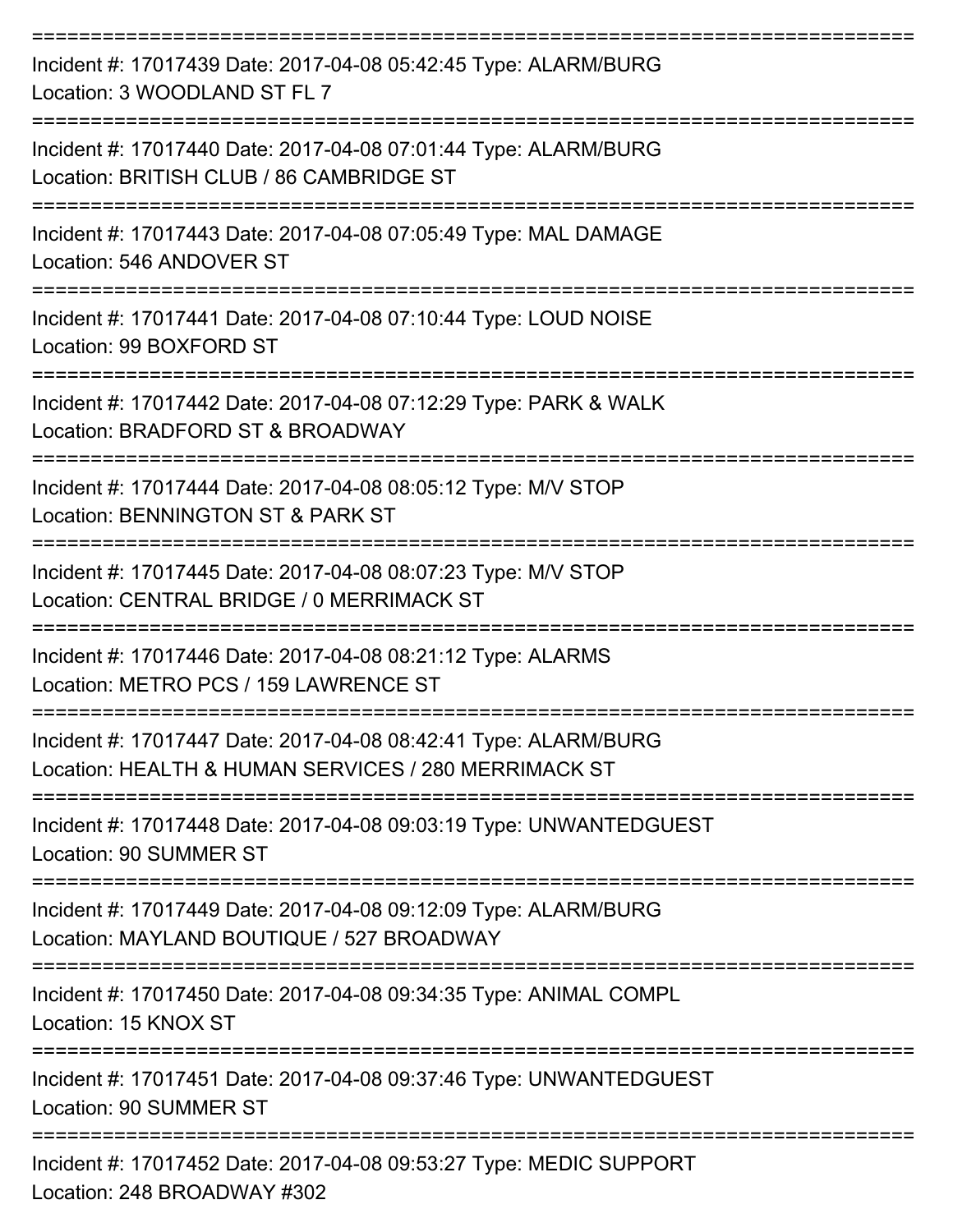Incident #: 17017453 Date: 2017-04-08 09:54:14 Type: DRUG VIO Location: SWAN ST =========================================================================== Incident #: 17017454 Date: 2017-04-08 10:01:33 Type: M/V STOP Location: BROADWAY & LOWELL ST =========================================================================== Incident #: 17017455 Date: 2017-04-08 10:03:06 Type: M/V STOP Location: CENTRAL BRIDGE / 0 MERRIMACK ST =========================================================================== Incident #: 17017456 Date: 2017-04-08 10:07:06 Type: MV/BLOCKING Location: POST OFFICE / 431 COMMON ST =========================================================================== Incident #: 17017457 Date: 2017-04-08 10:15:25 Type: SUS PERS/MV Location: LINDEN ST & PEARL ST =========================================================================== Incident #: 17017458 Date: 2017-04-08 10:20:58 Type: M/V STOP Location: ABBOTT ST & PARKER ST =========================================================================== Incident #: 17017459 Date: 2017-04-08 10:25:24 Type: ALARM/BURG Location: HAFFNER'S CORPORATE OFFICE / 2 INTERNATIONAL WY =========================================================================== Incident #: 17017460 Date: 2017-04-08 11:01:15 Type: ALARM/BURG Location: CITY HALL / 200 COMMON ST =========================================================================== Incident #: 17017461 Date: 2017-04-08 11:02:42 Type: M/V STOP Location: BRADFORD ST & BROADWAY =========================================================================== Incident #: 17017462 Date: 2017-04-08 11:09:38 Type: M/V STOP Location: BOWDOIN ST & S BROADWAY =========================================================================== Incident #: 17017463 Date: 2017-04-08 11:14:57 Type: AUTO ACC/NO PI Location: 180 PROSPECT ST =========================================================================== Incident #: 17017464 Date: 2017-04-08 11:19:29 Type: STOL/MV/PAS Location: 8 BLANCHARD =========================================================================== Incident #: 17017465 Date: 2017-04-08 11:23:37 Type: PARK & WALK Location: S UNION ST & SALEM ST =========================================================================== Incident #: 17017466 Date: 2017-04-08 11:24:50 Type: SUS PERS/MV Location: 100 FRANKLIN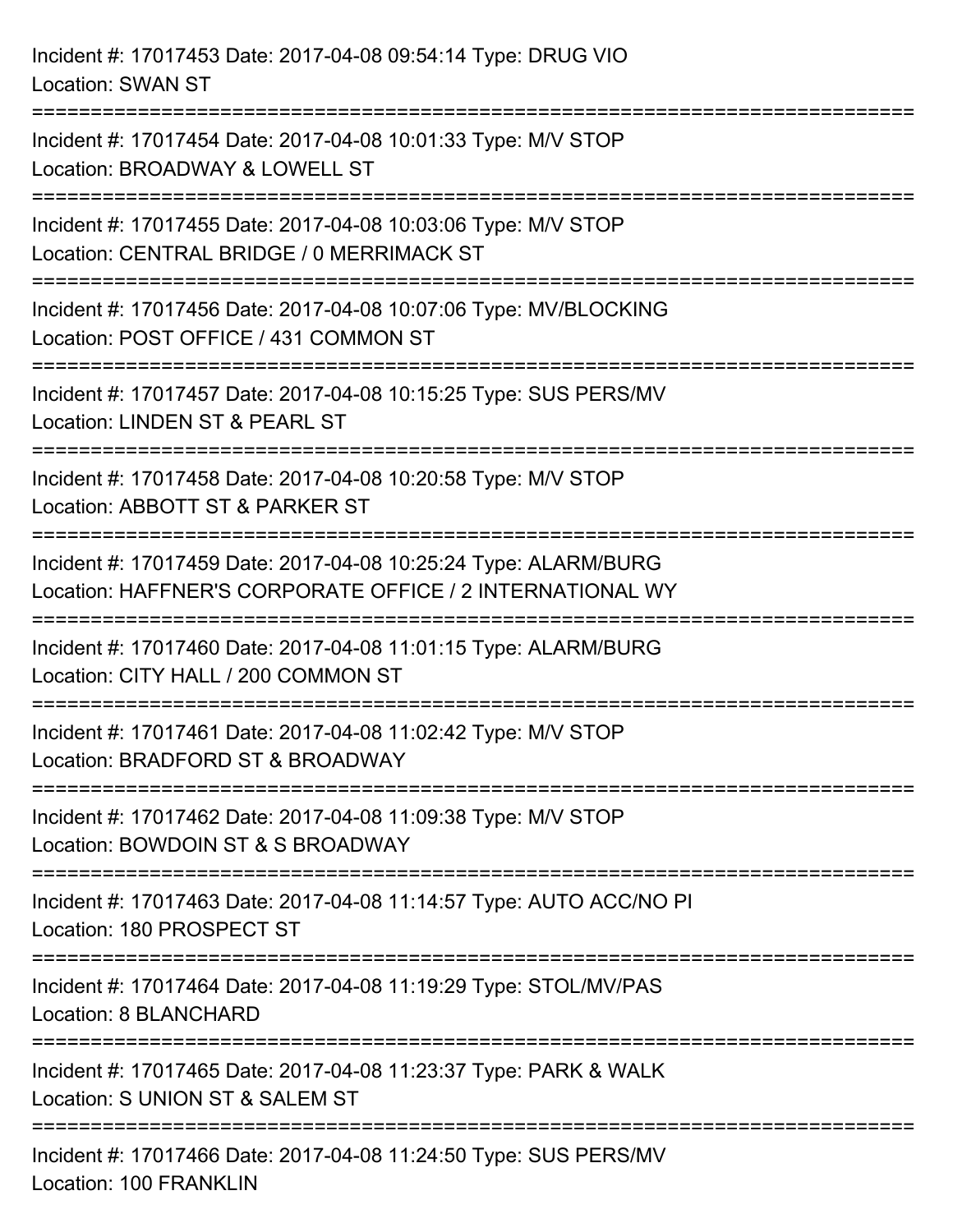| Incident #: 17017467 Date: 2017-04-08 11:26:08 Type: AUTO ACC/NO PI<br>Location: BAILEY ST & S UNION ST                                     |
|---------------------------------------------------------------------------------------------------------------------------------------------|
| ----------------------------------<br>Incident #: 17017468 Date: 2017-04-08 11:38:50 Type: MAL DAMAGE<br>Location: 141 NEWTON ST            |
| Incident #: 17017469 Date: 2017-04-08 11:46:03 Type: M/V STOP<br>Location: BRADFORD ST & HAMPSHIRE ST                                       |
| Incident #: 17017470 Date: 2017-04-08 11:49:24 Type: AUTO ACC/NO PI<br>Location: 50 S BROADWAY                                              |
| Incident #: 17017471 Date: 2017-04-08 12:11:39 Type: M/V STOP<br>Location: BUNKERHILL ST & LAWRENCE ST<br>================================= |
| Incident #: 17017472 Date: 2017-04-08 12:21:11 Type: MAL DAMAGE<br>Location: 8 S BROADWAY                                                   |
| Incident #: 17017473 Date: 2017-04-08 12:28:42 Type: DOMESTIC/PROG<br>Location: 15 BARNARD RD                                               |
| Incident #: 17017474 Date: 2017-04-08 13:29:24 Type: LARCENY/PAST<br>Location: 110 BROOKFIELD ST                                            |
| Incident #: 17017475 Date: 2017-04-08 13:42:29 Type: M/V STOP<br>Location: 6NPK70 / 28 MELROSE ST                                           |
| Incident #: 17017476 Date: 2017-04-08 13:56:10 Type: M/V STOP<br>Location: CHANDLER ST & MEDFORD ST                                         |
| Incident #: 17017477 Date: 2017-04-08 14:08:54 Type: AUTO ACC/NO PI<br>Location: MARBLE AV & WATER ST                                       |
| Incident #: 17017478 Date: 2017-04-08 14:10:17 Type: M/V STOP<br>Location: 222 ESSEX ST                                                     |
| Incident #: 17017479 Date: 2017-04-08 14:22:02 Type: ANIMAL COMPL<br>Location: 44 THORNDIKE ST                                              |
| Incident #: 17017480 Date: 2017-04-08 14:22:43 Type: MEDIC SUPPORT<br>Location: 572 ESSEX ST #4D                                            |

===========================================================================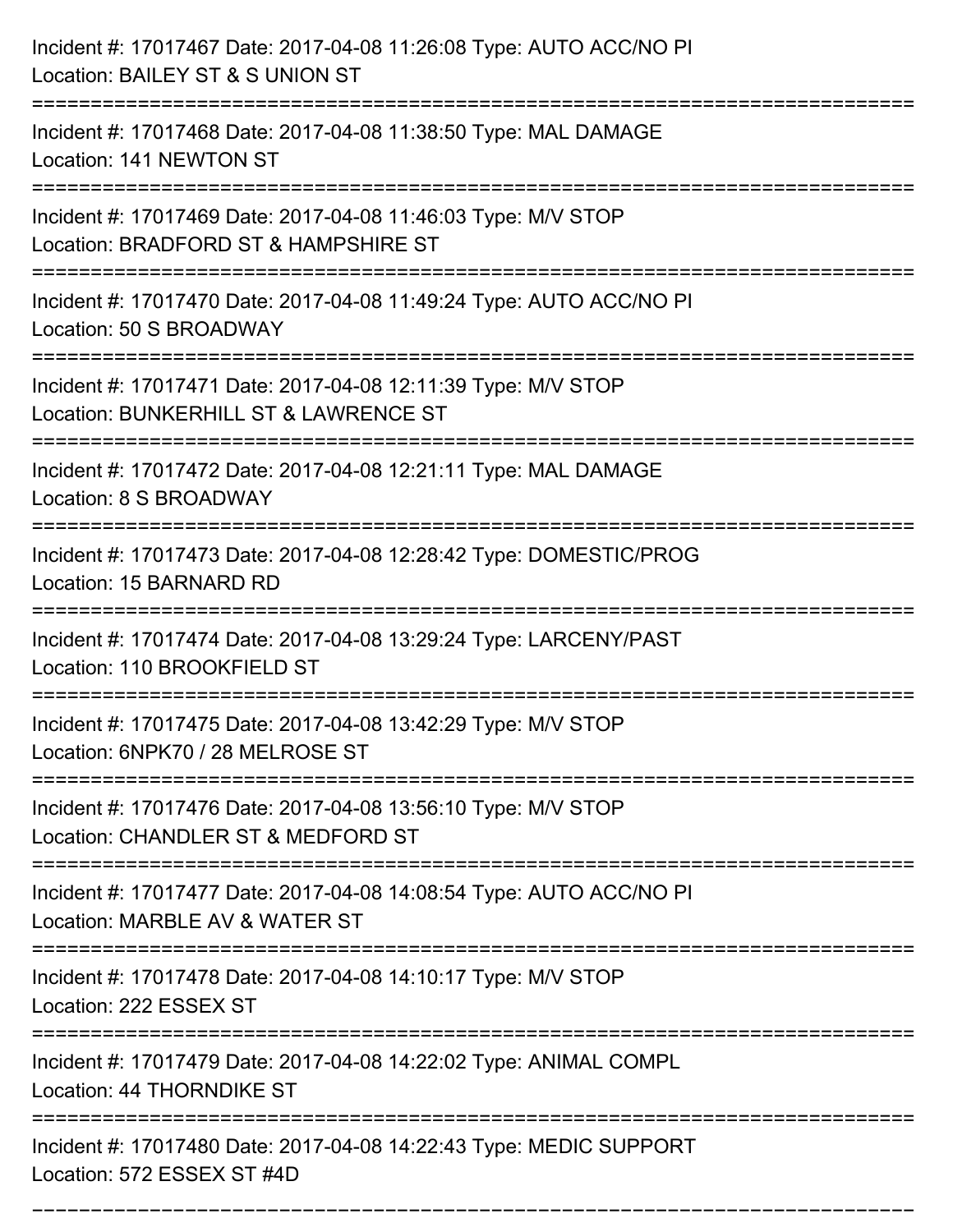| Incident #: 17017481 Date: 2017-04-08 14:27:51 Type: M/V STOP<br>Location: CUTLER ST & DURSO AV                                        |
|----------------------------------------------------------------------------------------------------------------------------------------|
| Incident #: 17017482 Date: 2017-04-08 14:40:35 Type: MEDIC SUPPORT<br>Location: 4 BENNINGTON ST #74                                    |
| Incident #: 17017483 Date: 2017-04-08 14:48:21 Type: M/V STOP<br>Location: MALBBOROUGH & S UNION ST<br>====================            |
| Incident #: 17017484 Date: 2017-04-08 15:14:03 Type: AUTO ACC/NO PI<br>Location: 117 S BROADWAY                                        |
| Incident #: 17017485 Date: 2017-04-08 15:31:05 Type: ALARM/BURG<br>Location: CITY HALL / 200 COMMON ST<br>============================ |
| Incident #: 17017486 Date: 2017-04-08 15:35:08 Type: M/V STOP<br>Location: 40 ISLAND ST                                                |
| Incident #: 17017487 Date: 2017-04-08 15:39:19 Type: ASSIST FIRE<br>Location: 85 NEWBURY ST<br>==================================      |
| Incident #: 17017488 Date: 2017-04-08 15:47:10 Type: ALARM/BURG<br>Location: VALENTINE & KEBARTAS EXT. 0 / 15 UNION ST                 |
| Incident #: 17017489 Date: 2017-04-08 16:09:42 Type: DISORDERLY<br>Location: 10 MONTGOMERY ST                                          |
| Incident #: 17017490 Date: 2017-04-08 16:19:51 Type: DISORDERLY<br><b>Location: 211 MERRIMACK ST</b>                                   |
| Incident #: 17017491 Date: 2017-04-08 16:25:37 Type: CK WELL BEING<br>Location: AMESBURY ST & COMMON ST                                |
| -------------------------<br>Incident #: 17017492 Date: 2017-04-08 16:47:08 Type: MEDIC SUPPORT<br>Location: 11 LAWRENCE ST #706       |
| Incident #: 17017493 Date: 2017-04-08 16:58:34 Type: DISTURBANCE<br>Location: 323 LAWRENCE ST FL 3                                     |
| Incident #: 17017494 Date: 2017-04-08 16:59:41 Type: AUTO ACC/PI<br>Location: 598 ESSEX ST                                             |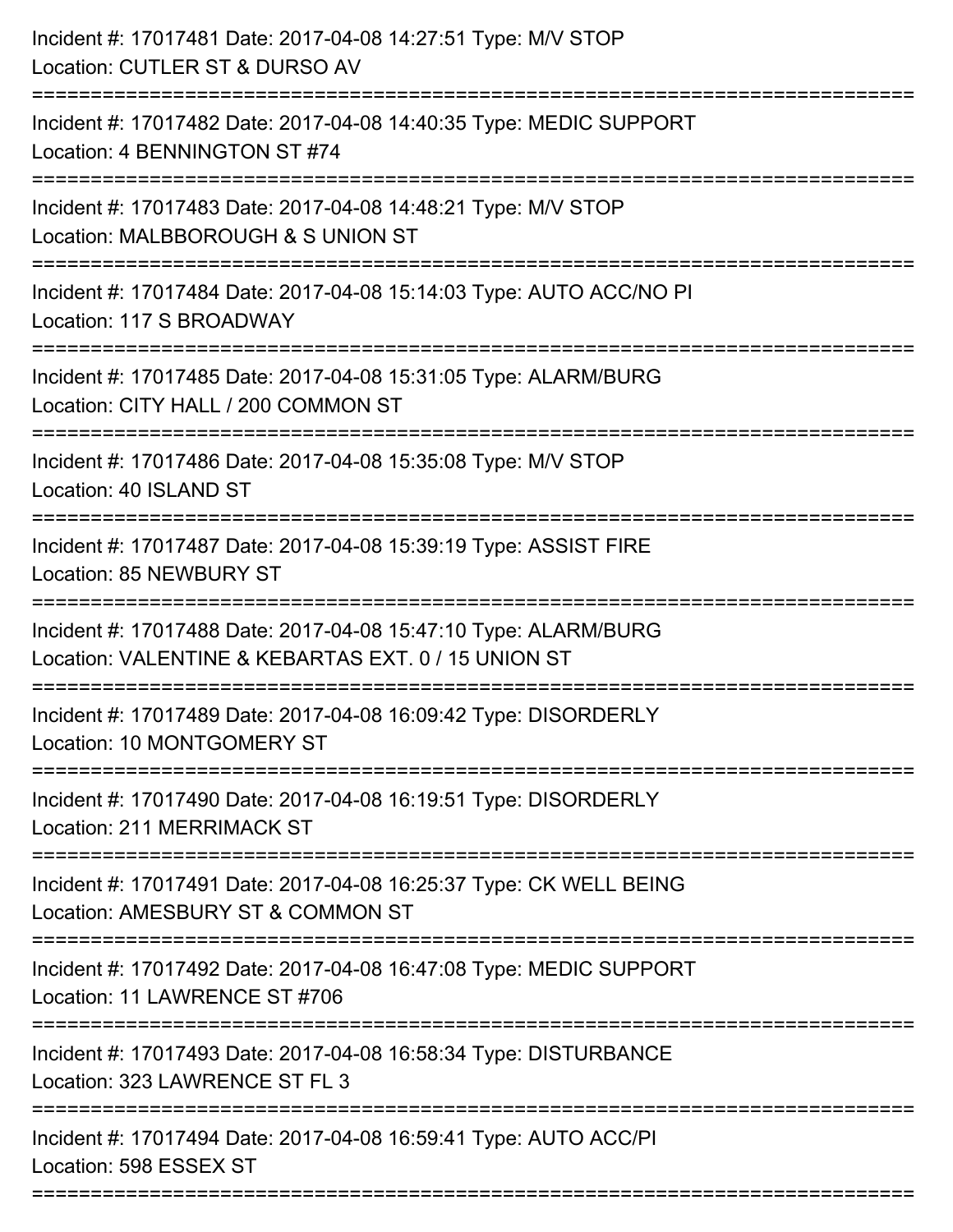Location: 102B E CAMBRIDGE ST

| Incident #: 17017496 Date: 2017-04-08 17:44:35 Type: M/V STOP<br>Location: AMESBURY ST & LOWELL ST              |
|-----------------------------------------------------------------------------------------------------------------|
| Incident #: 17017497 Date: 2017-04-08 17:47:52 Type: HIT & RUN M/V<br>Location: 157 LAWRENCE ST                 |
| Incident #: 17017498 Date: 2017-04-08 17:53:22 Type: M/V STOP<br>Location: DURSO AV & WINTHROP AV               |
| Incident #: 17017499 Date: 2017-04-08 17:55:12 Type: M/V STOP<br>Location: FRANKLIN ST & METHUEN ST             |
| Incident #: 17017500 Date: 2017-04-08 17:55:57 Type: ALARMS<br>Location: PANIC / 2 MUSEUM SQ #908               |
| Incident #: 17017501 Date: 2017-04-08 18:02:01 Type: M/V STOP<br>Location: MARKET ST & S UNION ST               |
| Incident #: 17017502 Date: 2017-04-08 18:02:12 Type: M/V STOP<br>Location: ESSEX ST & FRANKLIN ST               |
| Incident #: 17017503 Date: 2017-04-08 18:08:52 Type: M/V STOP<br>Location: BLAKELIN ST & MANCHESTER ST          |
| Incident #: 17017504 Date: 2017-04-08 18:10:58 Type: M/V STOP<br>Location: COMMON ST & NEWBURY ST               |
| Incident #: 17017505 Date: 2017-04-08 18:17:17 Type: MEDIC SUPPORT<br>Location: 9 NESMITH ST FL 1               |
| Incident #: 17017506 Date: 2017-04-08 18:17:50 Type: M/V STOP<br>Location: GARDEN ST & JACKSON ST               |
| Incident #: 17017507 Date: 2017-04-08 18:23:30 Type: M/V STOP<br>Location: HAVERHILL ST & WEST ST               |
| Incident #: 17017508 Date: 2017-04-08 18:24:34 Type: MEDIC SUPPORT<br>Location: BROADWAY LIQUORS / 434 BROADWAY |
|                                                                                                                 |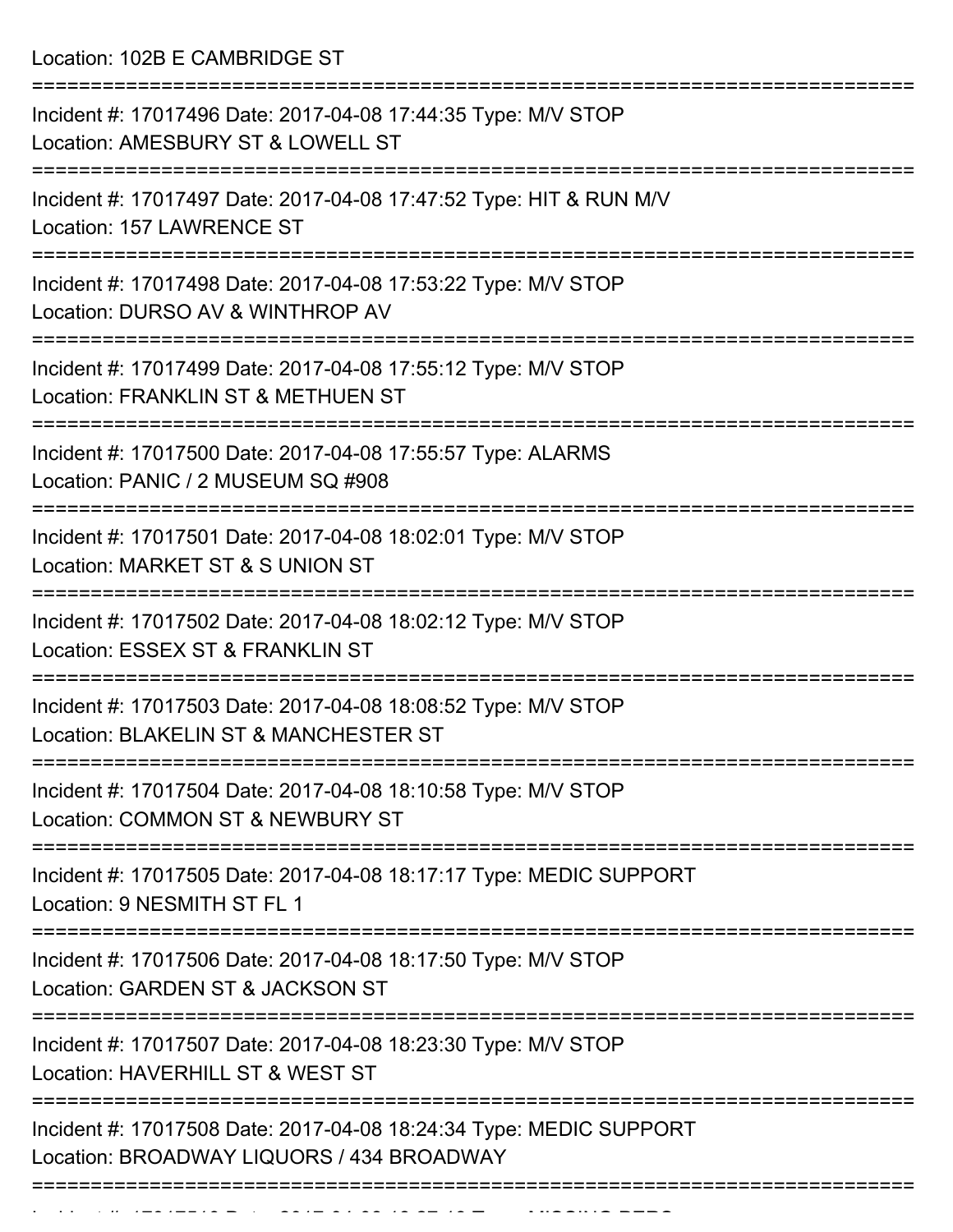| Location: CENTRAL BRIDGE / CANAL ST & AMESBURY ST                                                                                                |
|--------------------------------------------------------------------------------------------------------------------------------------------------|
| Incident #: 17017509 Date: 2017-04-08 18:28:14 Type: M/V STOP<br>Location: BROADWAY & LOWELL ST                                                  |
| Incident #: 17017511 Date: 2017-04-08 18:29:32 Type: TOW OF M/V<br>Location: TRESPASS DAIRY QUEEN / 190 S UNION ST<br>.------------------------- |
| Incident #: 17017512 Date: 2017-04-08 18:30:10 Type: M/V STOP<br>Location: HAMPSHIRE ST & VALLEY ST                                              |
| Incident #: 17017513 Date: 2017-04-08 18:32:45 Type: M/V STOP<br>Location: MANCHESTER & MAY                                                      |
| Incident #: 17017514 Date: 2017-04-08 18:34:34 Type: M/V STOP<br>Location: HAMPSHIRE ST & LOWELL ST                                              |
| Incident #: 17017515 Date: 2017-04-08 18:46:03 Type: M/V STOP<br>Location: 191 CANAL ST                                                          |
| Incident #: 17017516 Date: 2017-04-08 18:56:32 Type: M/V STOP<br>Location: FRANKLIN ST & LOWELL ST                                               |
| Incident #: 17017517 Date: 2017-04-08 19:01:20 Type: M/V STOP<br>Location: COMMON ST & HAMPSHIRE ST                                              |
| Incident #: 17017518 Date: 2017-04-08 19:03:39 Type: ALARMS<br>Location: HENNESSEY SCHOOL / 122 HANCOCK ST                                       |
| Incident #: 17017519 Date: 2017-04-08 19:20:37 Type: M/V STOP<br>Location: LAWRENCE ST & MAPLE ST                                                |
| Incident #: 17017520 Date: 2017-04-08 19:25:26 Type: M/V STOP<br>Location: ERVING AV & LAWRENCE ST                                               |
| Incident #: 17017521 Date: 2017-04-08 19:29:56 Type: NOISE ORD<br>Location: 245 ERVING AV FL 2                                                   |
| Incident #: 17017522 Date: 2017-04-08 19:43:37 Type: M/V STOP<br>Location: BROADWAY & COMMON ST                                                  |
|                                                                                                                                                  |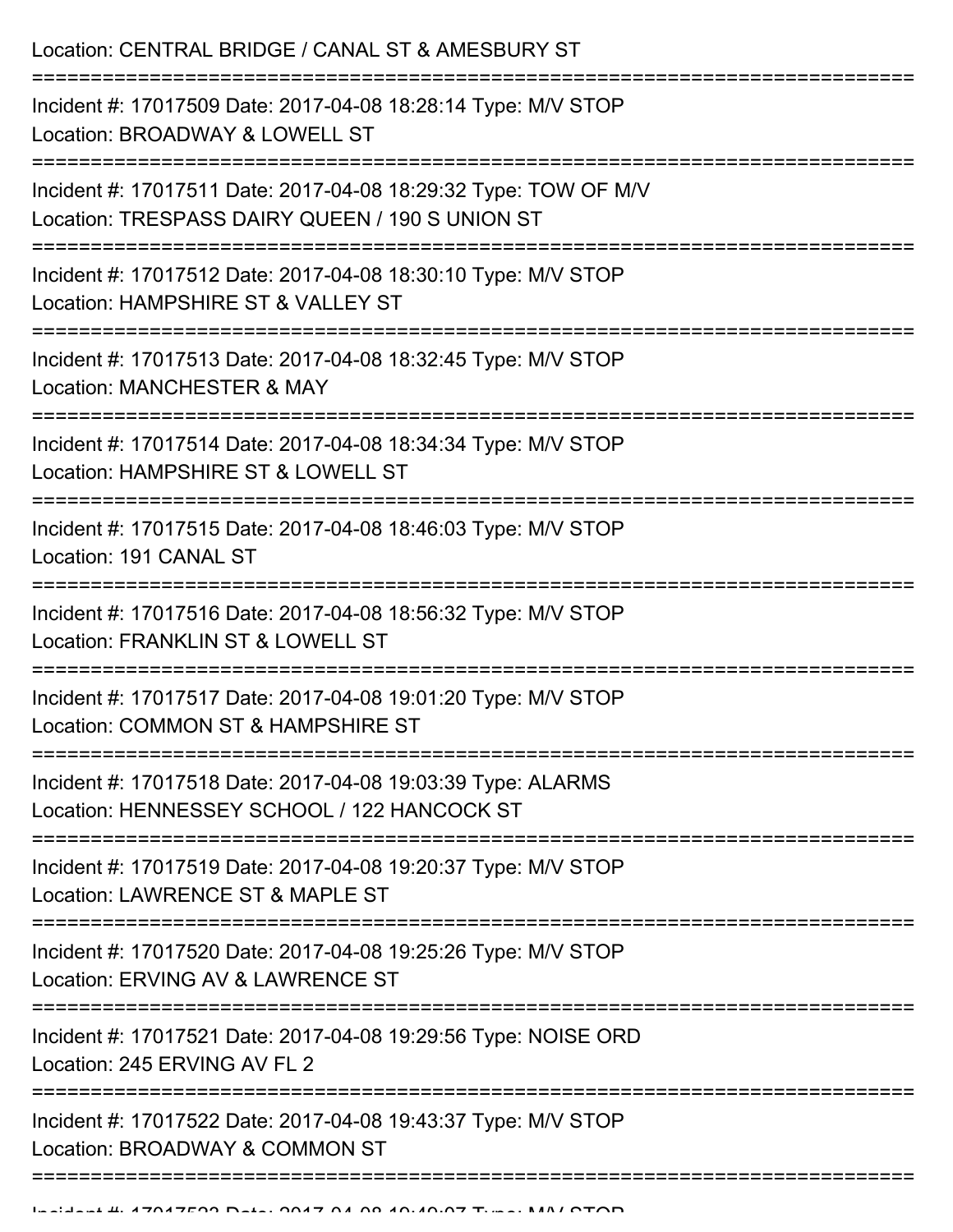| Location: BROADWAY & HAVERHILL ST                                                                                                   |
|-------------------------------------------------------------------------------------------------------------------------------------|
| Incident #: 17017524 Date: 2017-04-08 19:51:42 Type: M/V STOP<br>Location: 1 KEIGHLEY CT                                            |
| Incident #: 17017525 Date: 2017-04-08 20:03:37 Type: M/V STOP<br>Location: CANAL ST & FRANKLIN ST                                   |
| Incident #: 17017526 Date: 2017-04-08 20:08:16 Type: M/V STOP<br>Location: ANDOVER ST & BEACON ST<br>:============================= |
| Incident #: 17017527 Date: 2017-04-08 20:09:20 Type: NOISE ORD<br>Location: 448 LOWELL ST                                           |
| Incident #: 17017528 Date: 2017-04-08 20:14:34 Type: DISTURBANCE<br>Location: MERRIMACK ST & S UNION ST<br>===================      |
| Incident #: 17017529 Date: 2017-04-08 20:16:53 Type: M/V STOP<br>Location: 60 MANCHESTER ST                                         |
| Incident #: 17017530 Date: 2017-04-08 20:19:48 Type: M/V STOP<br>Location: BROADWAY & CONCORD ST                                    |
| Incident #: 17017532 Date: 2017-04-08 20:26:08 Type: M/V STOP<br>Location: 316 COMMON ST                                            |
| ---------------------------<br>Incident #: 17017531 Date: 2017-04-08 20:32:28 Type: M/V STOP<br>Location: 130 COMMON ST             |
| Incident #: 17017533 Date: 2017-04-08 20:41:06 Type: M/V STOP<br>Location: ABBOTT ST & S UNION ST                                   |
| Incident #: 17017534 Date: 2017-04-08 20:45:02 Type: NOISE ORD<br>Location: HAFFNER'S GAS STATION / 69 PARKER ST                    |
| Incident #: 17017535 Date: 2017-04-08 20:45:11 Type: AUTO ACC/NO PI<br>Location: 108 WINTHROP AV                                    |
| Incident #: 17017536 Date: 2017-04-08 20:47:59 Type: M/V STOP<br>Location: 108 BROADWAY                                             |
|                                                                                                                                     |

Incident #: 17017537 Date: 2017-04-08 21:01:15 Type: M/V STOP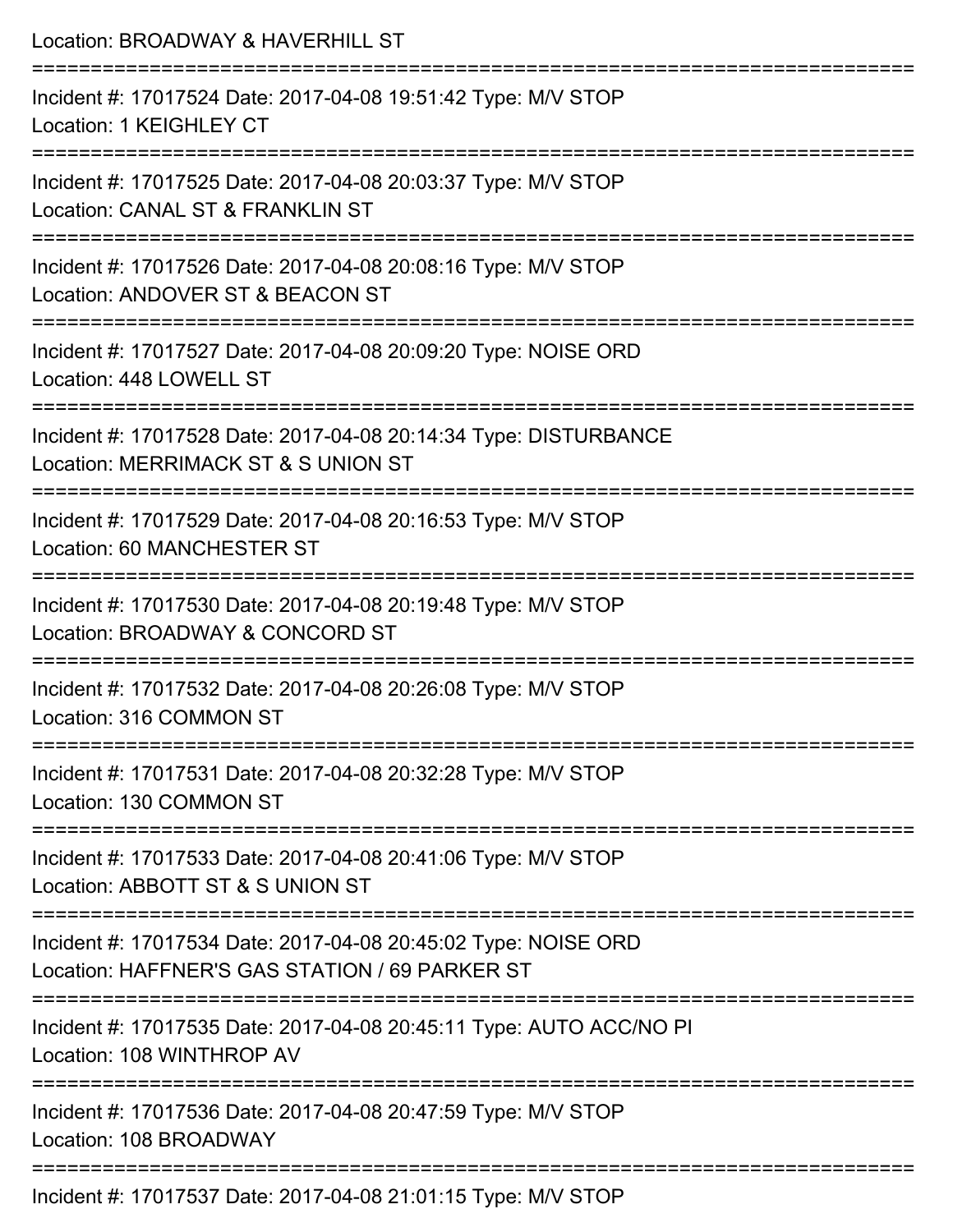| Incident #: 17017538 Date: 2017-04-08 21:05:01 Type: M/V STOP<br>Location: MARKET ST & SALEM ST            |
|------------------------------------------------------------------------------------------------------------|
| Incident #: 17017539 Date: 2017-04-08 21:15:42 Type: M/V STOP<br>Location: 366 S UNION ST                  |
| Incident #: 17017541 Date: 2017-04-08 21:17:25 Type: M/V STOP<br>Location: MARKET ST & SALEM ST            |
| Incident #: 17017540 Date: 2017-04-08 21:17:41 Type: M/V STOP<br>Location: CENTRAL BRIDGE / 0 MERRIMACK ST |
| Incident #: 17017542 Date: 2017-04-08 21:18:45 Type: M/V STOP<br>Location: MARKET ST & SALEM ST            |
| Incident #: 17017543 Date: 2017-04-08 21:24:56 Type: KEEP PEACE<br>Location: 11 WALNUT ST FL 3RD           |
| Incident #: 17017544 Date: 2017-04-08 21:31:08 Type: M/V STOP<br>Location: 528 ANDOVER ST<br>=========     |
| Incident #: 17017545 Date: 2017-04-08 21:35:38 Type: ALARMS<br>Location: SANTOS RESD / 65 MANN ST          |
| Incident #: 17017547 Date: 2017-04-08 21:36:13 Type: MV/BLOCKING<br>Location: 15 BROOK ST                  |
| Incident #: 17017546 Date: 2017-04-08 21:36:29 Type: NOISE ORD<br>Location: 238 WATER ST #C                |
| Incident #: 17017548 Date: 2017-04-08 21:44:58 Type: SUS PERS/MV<br>Location: 12 EVERETT ST                |
| Incident #: 17017549 Date: 2017-04-08 21:46:48 Type: UNWANTEDGUEST<br>Location: WENDY'S / 99 WINTHROP AV   |
| Incident #: 17017550 Date: 2017-04-08 21:51:47 Type: SUS PERS/MV<br>Location: 1 GENERAL ST                 |
| Incident #: 17017551 Date: 2017-04-08 22:03:21 Type: B&E/PROG                                              |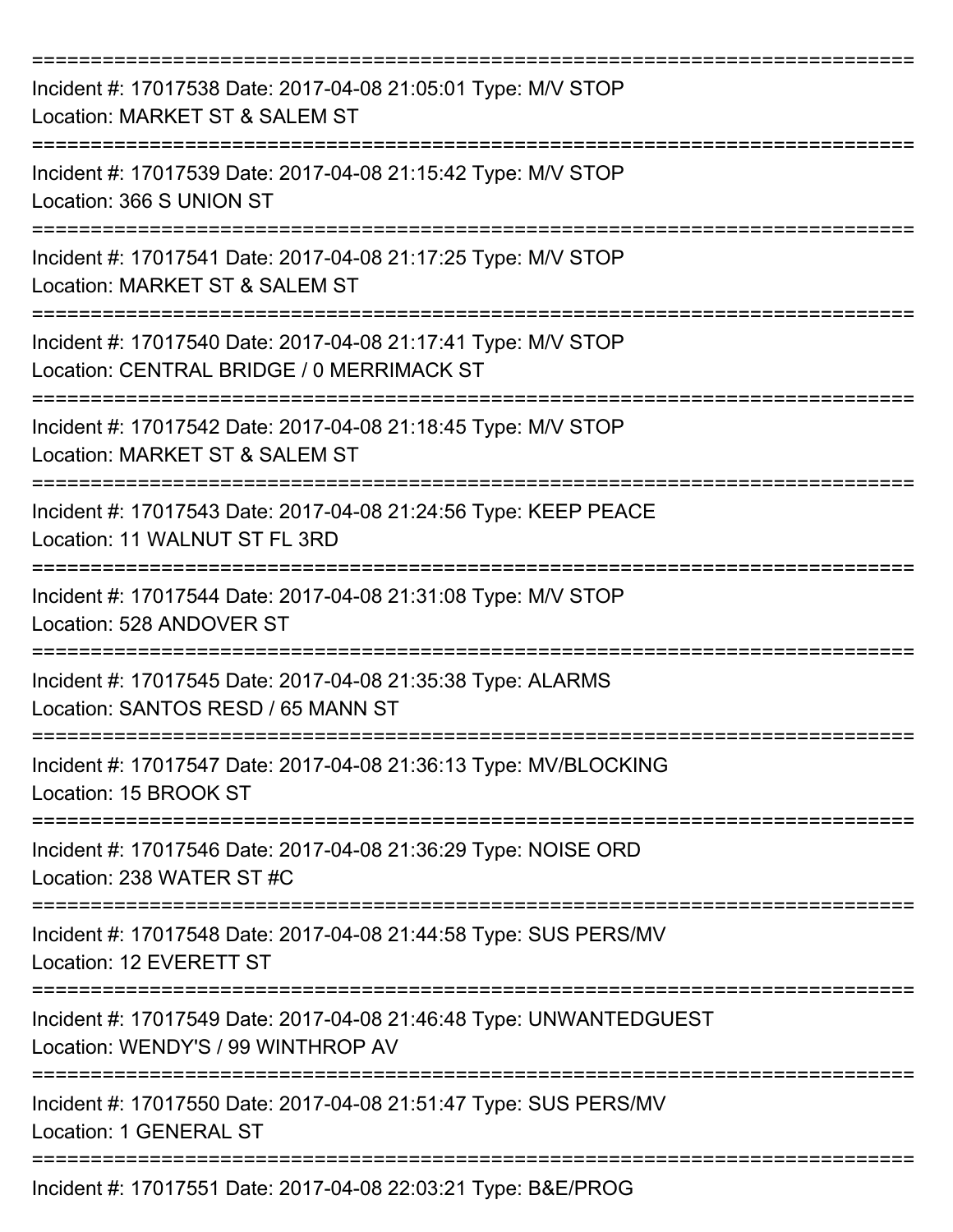| Incident #: 17017552 Date: 2017-04-08 22:10:15 Type: M/V STOP<br>Location: MARKET ST & S UNION ST                           |
|-----------------------------------------------------------------------------------------------------------------------------|
| Incident #: 17017553 Date: 2017-04-08 22:13:02 Type: UNWANTEDGUEST<br>Location: FAMILY TRANSPORTATION / 9 BROADWAY          |
| Incident #: 17017554 Date: 2017-04-08 22:15:57 Type: ALARM/BURG<br>Location: HENNESSEY SCHOOL / 122 HANCOCK ST              |
| Incident #: 17017555 Date: 2017-04-08 22:25:29 Type: M/V STOP<br>Location: 73 WINTHROP AV                                   |
| Incident #: 17017556 Date: 2017-04-08 22:29:30 Type: ASSSIT OTHER PD<br>Location: MISSING JUVYS / MERRIMACK ST & S UNION ST |
| Incident #: 17017557 Date: 2017-04-08 22:30:09 Type: SUS PERS/MV<br>Location: CYPRESS AV & WACHUSETTS AV                    |
| Incident #: 17017558 Date: 2017-04-08 22:34:16 Type: M/V STOP<br>Location: BROADWAY & LOWELL ST                             |
| Incident #: 17017559 Date: 2017-04-08 22:43:38 Type: NOISE ORD<br>Location: 245 ERVING AV FL 2                              |
| Incident #: 17017560 Date: 2017-04-08 22:53:23 Type: M/V STOP<br>Location: 50 COMMON ST                                     |
| Incident #: 17017562 Date: 2017-04-08 22:54:25 Type: NOISE ORD<br>Location: ATLANTICO / 170 S UNION ST                      |
| Incident #: 17017561 Date: 2017-04-08 22:54:52 Type: M/V STOP<br>Location: INMAN ST & S BROADWAY                            |
| Incident #: 17017563 Date: 2017-04-08 22:57:47 Type: ASSSIT OTHER PD<br>Location: MISSING JUVYS LAZARUS HOUSE / HOLLY ST    |
| Incident #: 17017564 Date: 2017-04-08 23:01:06 Type: M/V STOP<br>Location: FARNHAM ST & S UNION ST                          |
| Incident #: 17017565 Date: 2017-04-08 23:03:07 Type: MISSING PERS                                                           |